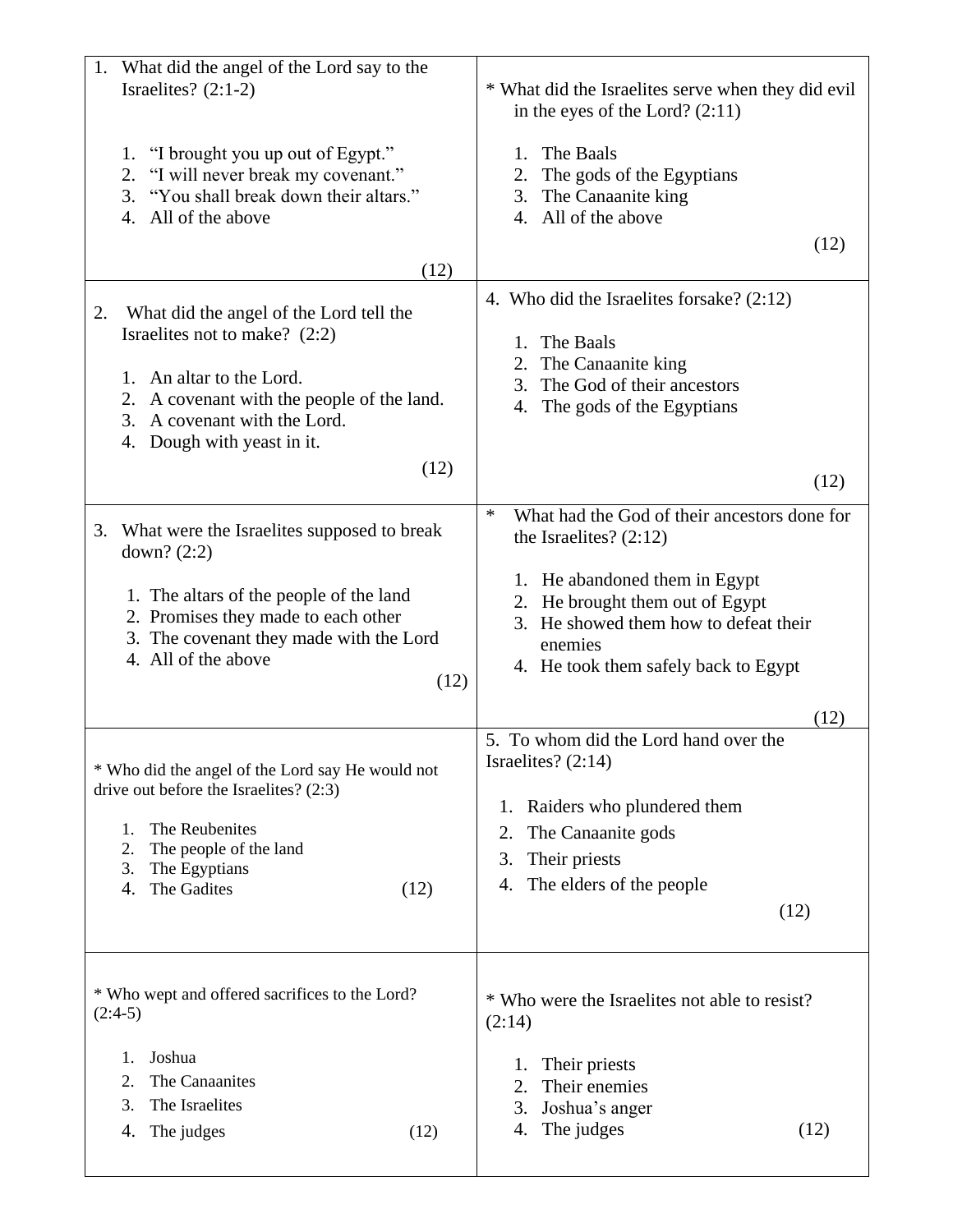| * What did the Israelites serve when they did evil<br>in the eyes of the Lord? $(2:11)$<br><b>The Baals</b><br>1.<br>The gods of the Egyptians<br>2.<br>3.<br>The Canaanite king<br>4. All of the above<br>(12)                                       | 1. What did the angel of the Lord say to the<br>Israelites? $(2:1-2)$<br>1. "I brought you up out of Egypt."<br>2. "I will never break my covenant."<br>3. "You shall break down their altars."<br>4. All of the above<br>(12) |
|-------------------------------------------------------------------------------------------------------------------------------------------------------------------------------------------------------------------------------------------------------|--------------------------------------------------------------------------------------------------------------------------------------------------------------------------------------------------------------------------------|
| 4. Who did the Israelites forsake? (2:12)<br>The Baals<br>1.<br>2. The Canaanite king<br>3. The God of their ancestors<br>The gods of the Egyptians<br>4.<br>(12)                                                                                     | 2. What did the angel of the Lord tell the<br>Israelites not to make? (2:2)<br>1. An altar to the Lord.<br>2. A covenant with the people of the land.<br>3. A covenant with the Lord.<br>4. Dough with yeast in it.<br>(12)    |
| What had the God of their ancestors done for<br>∗<br>the Israelites? $(2:12)$<br>1. He abandoned them in Egypt<br>2. He brought them out of Egypt<br>3. He showed them how to defeat their<br>enemies<br>4. He took them safely back to Egypt<br>(12) | 3. What were the Israelites supposed to break<br>down? $(2:2)$<br>1. The altars of the people of the land<br>2. Promises they made to each other<br>3. The covenant they made with the Lord<br>4. All of the above<br>(12)     |
| 5. To whom did the Lord hand over the<br>Israelites? $(2:14)$<br>Raiders who plundered them<br>1.<br>The Canaanite gods<br>2.<br>Their priests<br>3.<br>The elders of the people<br>4.<br>(12)                                                        | * Who did the angel of the Lord say He would not<br>drive out before the Israelites? (2:3)<br>The Reubenites<br>1.<br>2.<br>The people of the land<br>The Egyptians<br>3.<br>The Gadites<br>(12)<br>4.                         |
| * Who were the Israelites not able to resist?<br>(2:14)<br>Their priests<br>1.<br><b>Their enemies</b><br>2.<br>3.<br>Joshua's anger<br>4. The judges<br>(12)                                                                                         | * Who wept and offered sacrifices to the Lord?<br>$(2:4-5)$<br>Joshua<br>1.<br>The Canaanites<br>2.<br><b>The Israelites</b><br>3.<br>The judges<br>(12)<br>4.                                                                 |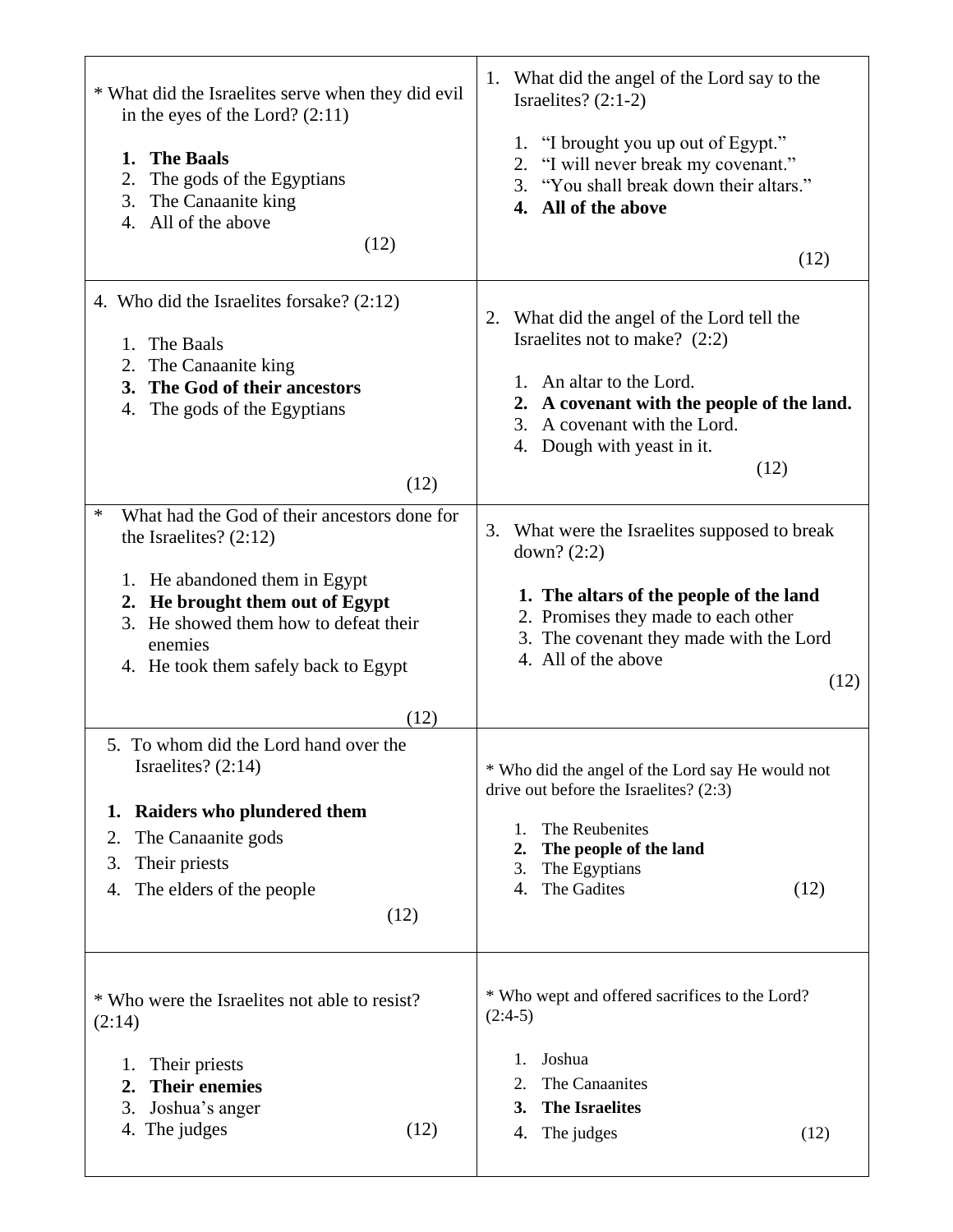| What happened whenever the Israelites went<br>6.<br>out to fight? $(2:15)$                                                                                                                                                   | * How long did the Lord save the Israelites out of<br>the hands of their enemies? $(2:18)$                                                                                                                                                             |
|------------------------------------------------------------------------------------------------------------------------------------------------------------------------------------------------------------------------------|--------------------------------------------------------------------------------------------------------------------------------------------------------------------------------------------------------------------------------------------------------|
| "They defeated their enemies."<br>1.<br>"The Lord helped them win every battle."<br>2.<br>"They won most of their battles."<br>3.<br>"The hand of the LORD was against them<br>4.<br>to defeat them."<br>(12)                | 1. For one week<br>For three months<br>2.<br>3. For 40 years<br>4. As long as the judge lived<br>(12)                                                                                                                                                  |
| * What did the Lord do when the people were in<br>great distress? $(2:15-16)$                                                                                                                                                | 8. What did the people do when the judge died?<br>(2:19)                                                                                                                                                                                               |
| 1. He ignored them because of their sins.<br>2. He raised up judges for them.<br>3. He asked them to sacrifice burnt offerings<br>4. He sent them to battle against the raiders.                                             | They "continued to follow the Lord"<br>1.<br>They "returned to ways even more corrupt<br>2.<br>than those of their ancestors."<br>They "began to defeat all their enemies."<br>3.<br>They "elected another judge".<br>4.                               |
| (12)                                                                                                                                                                                                                         | (12)                                                                                                                                                                                                                                                   |
| 7. What did the judges do for the people?<br>(2:16)                                                                                                                                                                          | * Why did the Lord test Israel? (2:22)                                                                                                                                                                                                                 |
| They saved them out of the hands of the<br>1.<br>raiders.<br>2. They sent them off to battle against their<br>enemies.<br>They made them sacrifice to the Lord.<br>3.<br>They sent raiders to steal from them.<br>4.<br>(12) | To punish them<br>1.<br>So they would offer sacrifices to Him<br>2.<br>To see if they would keep and walk in the<br>3.<br>way of the Lord<br>4. All of the above<br>(12)                                                                               |
| ∗<br>What did the people do instead of listening to<br>their judges? $(2:17)$                                                                                                                                                | * Finish this verse: "LORD our God, you answered<br>them; you" (Psalm $99:8$ )                                                                                                                                                                         |
| They listened to the Lord.<br>1.<br>The listened to the priests.<br>2.<br>They worshiped other gods.<br>3.<br>They tricked the judges into thinking they<br>4.<br>followed God.<br>(12)                                      | 1. "were looking out for the needs of your<br>people."<br>2. "were to Israel a forgiving God, though you<br>punished their misdeeds."<br>3. "were aware of Israle's sins and forgave<br>them."<br>4. " loved Israel, even though they sinned."<br>(12) |
| ∗<br>Who made the Israelites groan? $(2:18)$                                                                                                                                                                                 |                                                                                                                                                                                                                                                        |
| Those who oppressed and afflicted them<br>1.<br>The judges<br>2.<br>The Lord<br>3.<br>All of the above<br>4.                                                                                                                 |                                                                                                                                                                                                                                                        |
| (12)                                                                                                                                                                                                                         |                                                                                                                                                                                                                                                        |